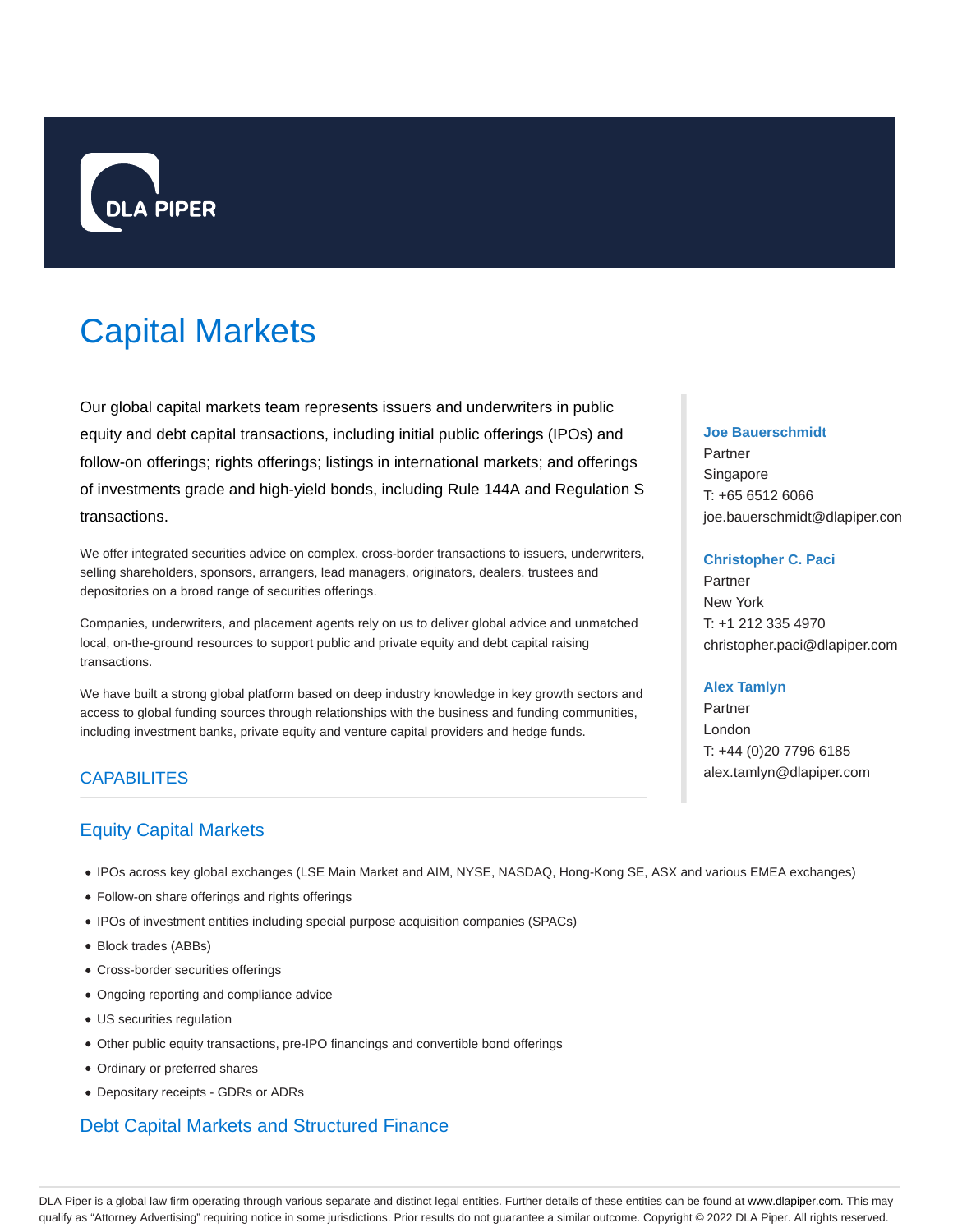- High yield debt offerings
- Structured and project bonds
- **•** Derivatives
- Portfolio asset sales
- Securitisations
- Collateralised loan obligations

# US securities regulation

- SEC-registered offerings
- Rule 144A / Regulation S offerings
- On-going compliance with US rules
- US securities advisory across the UK, EMEA and Asia

# Ongoing reporting and compliance advice

- Corporate governance
- Transparency Directive and DTRs
- Financial regulatory compliance

# **EXPERIENCE**

# **Equity**

- Represented NYSE-listed biopharmaceutical company Kadmon, in its \$75 million underwritten public offering
- Represented Connecture, Inc. (Nasdaq: CNXR), a fast growing provider of Web-based information systems used to create health insurance marketplaces, in its \$75 million initial public offering
- Represented Neothetics (Nasdaq: NEOT), a clinical-stage specialty pharmaceutical company developing therapeutics for the aesthetic market, in its \$65 million initial public offering
- Advised Allied Minds on its IPO and admission to trading on the Main Market of the London Stock Exchange
- Advised Indochina Capital Vietnam Holdings on its \$500 million IPO and Rule 144A on the London Stock Exchange
- Represented China Railway Group in raising US\$5.5 billion through a dual listing in Shanghai and Hong Kong

# Debt

- Represented United States Steel Corporation in its issuance of \$980 million aggregate principal amount of 8.375 percent Senior Secured Notes due in 202
- Represented Lima Metro 2 Finance Limited and the project sponsors in the issuance of \$1.15 billion of Senior Secured Notes to US and international investors pursuant to Rule 144 and Regulation S
- Represented J.P. Morgan Securities LLC, U.S. Bancorp Investments, Inc., Wells Fargo Securities, LLC and 14 other underwriters in connection with a US\$800 million dual-tranche investment grade debt offering by Marriott International, Inc.
- Represented Citigroup Global Markets as underwriter in the \$500 million shelf takedown of floating rate senior notes of Telefónica S.A.
- Akbank (one of the three largest Turkish banks) on a TL 1 billion (US\$570 million) international bond issue under Rule 144A. This was first Turkish Lira denominated bond issue out of Turkey
- Represented HSBC Bank plc, Credit Suisse Securities (Europe) Limited, Merrill Lynch International, Banco Santander, S.A., Bankia, S.A. and Société Générale Corporate and Investment Banking, acting as initial purchasers, in connection with the issue by Abengoa Finance, S.A.U. – a wholly owned subsidiary Abengoa, S.A.– of €250,000,000 8.875 per cent. senior notes due 2018 (bonos) unconditionally and irrevocably guaranteed by Abengoa, S.A. and some of its subsidiaries to be listed on the Official List of the Luxembourg Stock Exchange and admitted to trading on the Euro MTF market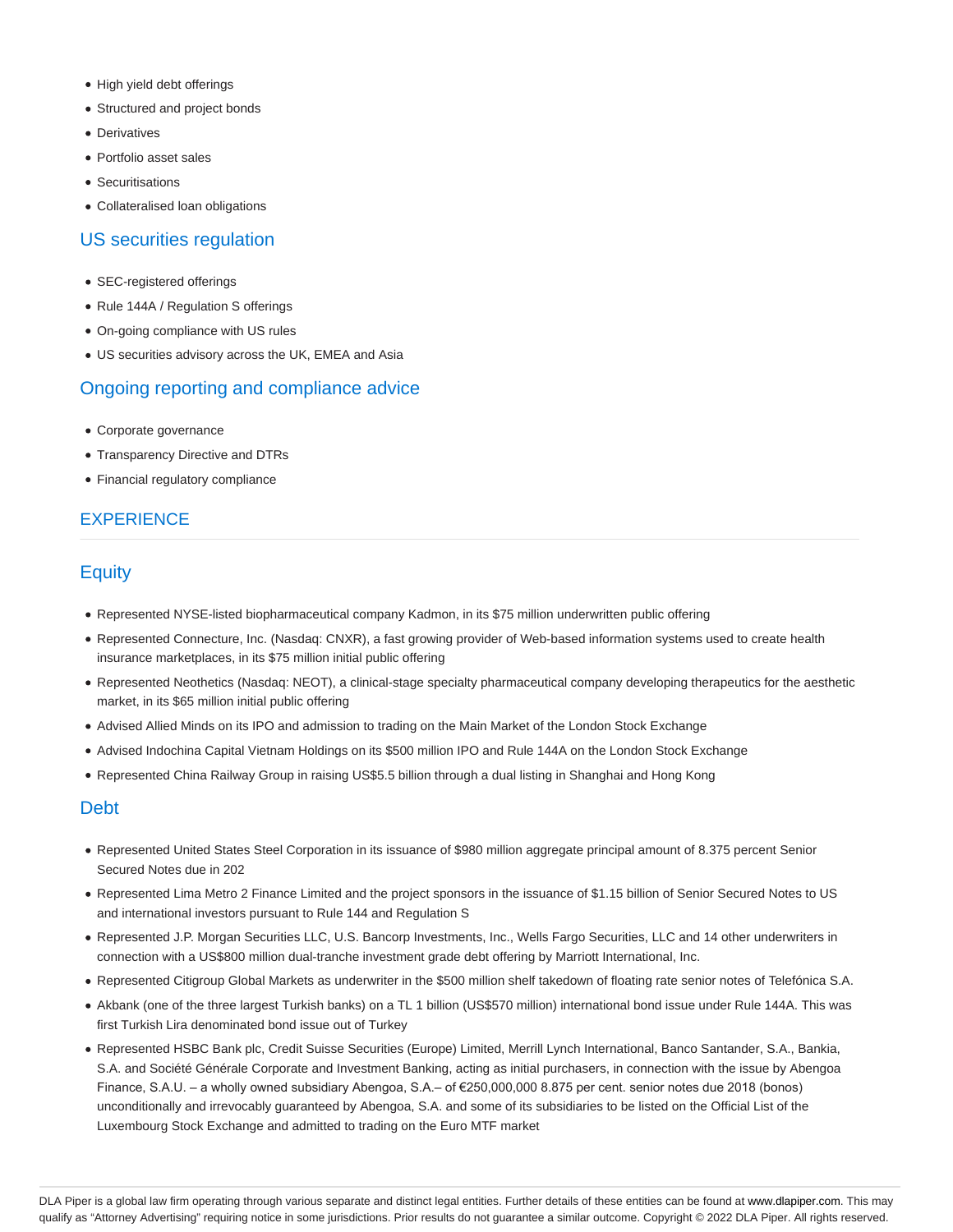# **AKTUELLES**

# Publikationen

**What is a SPAC? The basics, when you are contemplating going public in 2022**

6 April 2022 PANORAMA

Key developments and implications for Latin American companies.

**Through the lens of Chile: Four trends motivating the energy sector in 2022**

# 28 March 2022 PANORAMA

The planning process may prove complicated for the energy sector as it strives to integrate trends that are rapidly transforming the industry.

**Using big data and AI to track SESG criteria: The LatAm experience**

# 14 March 2022 PANORAMA

Today's investors need a comprehensive view of the potential material SESG issues facing their portfolio companies in order to meet regulatory requirements.

**IRS partially revokes previously issued private letter ruling on percentage rent**

15 February 2022 Where is the line between "adjusted revenue" and "income"? The IRS shares its view with taxpayers and the REIT industry in the context of percentage leases.

**MultiPlan decision focuses scrutiny on SPAC merger disclosures**

14 January 2022

Organizers of SPACs and participants in de‑SPAC transactions should bear in mind the court's comments in their dealings and disclosures.

**Brazil: SESG and the capital markets**

13 October 2021

The capital markets can play an important role in enhancing companies' SESG actions.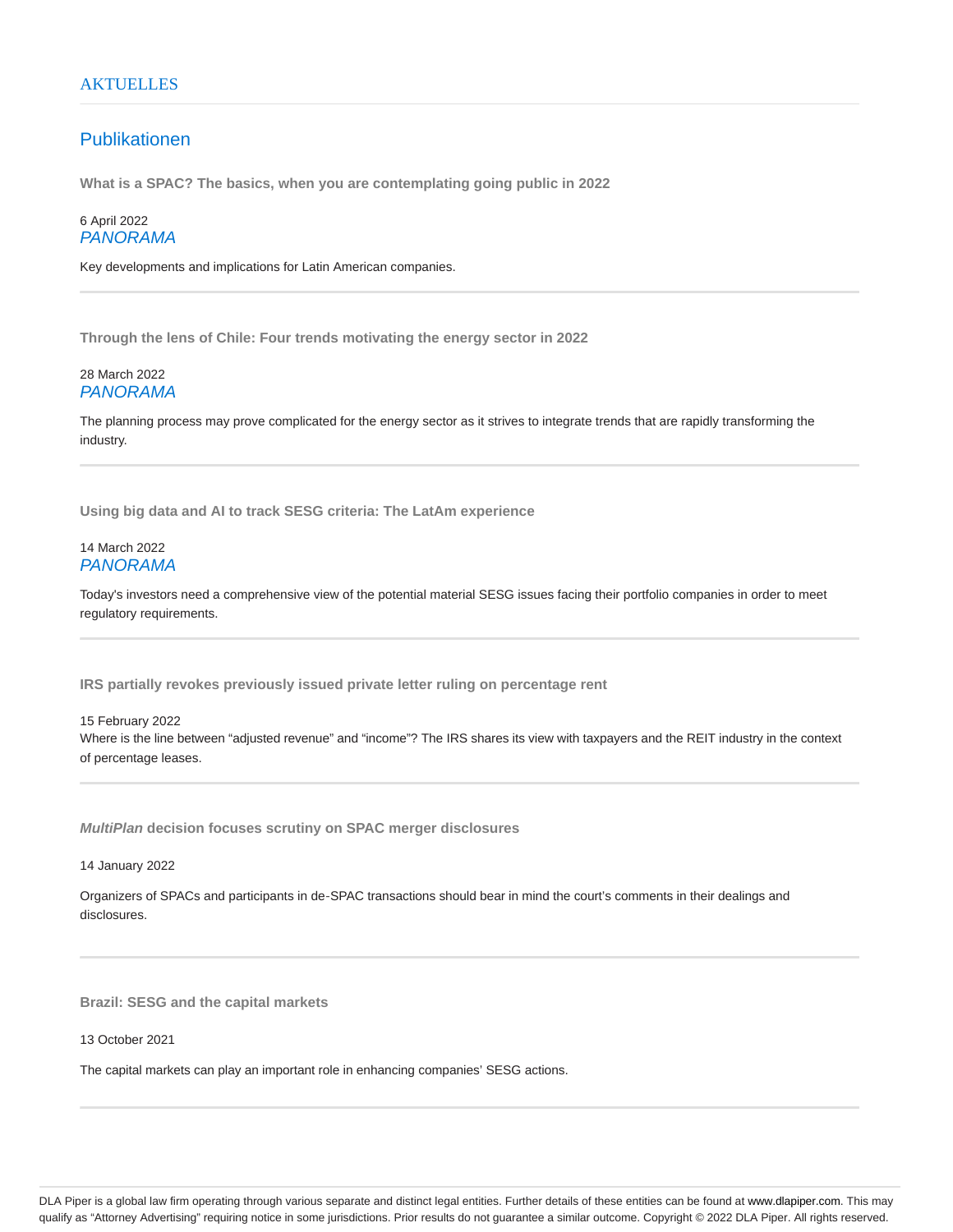**SEC adopts Nasdaq diversity listing standards: Key takeaways and action items**

12 August 2021

In approving the rule, the SEC found that it would improve investor access to transparent and consistent diversity data.

**SEC focus on SPACs: Key takeaways from recent SEC statements and enforcement activity**

28 April 2021

The SEC's attention to SPACs is not surprising given the explosion in SPAC IPOs in 2020 and the first quarter of 2021.

**Democrats reintroduce Climate Risk Disclosure Act**

27 April 2021

The bill aims to help companies and investors assess their exposure to climate-change risk and to push companies to address their contributions to climate change.

**SEC Division of Examinations announces 2021 exam priorities**

9 March 2021

The priorities provide insight into the Division's risk-based approach to examinations and the areas it believes present potential risks to investors and the US capital markets.

**Climate activism: Status check and opportunities for public companies**

14 December 2020

The systemic risk of climate change is being discussed and managed in board rooms around the world.

**SEC 2021 and beyond: What to expect**

7 December 2020 Some likely areas of SEC focus, from both the regulatory and enforcement perspectives, in 2021 and beyond.

**SEC streamlines and modernizes financial disclosure**

1 December 2020

A detailed summary of the final rules.

**The SPAC boom: using special purpose acquisition companies as an alternative means of listing in the us**

## 23 November 2020

This client update provides an overview of SPACs, the key phases in the lifespan of SPACs and the key participants in a typical SPAC listing. It also discusses the pros and cons of using a SPAC structure as well as how SPACs may potentially be of interest to Indian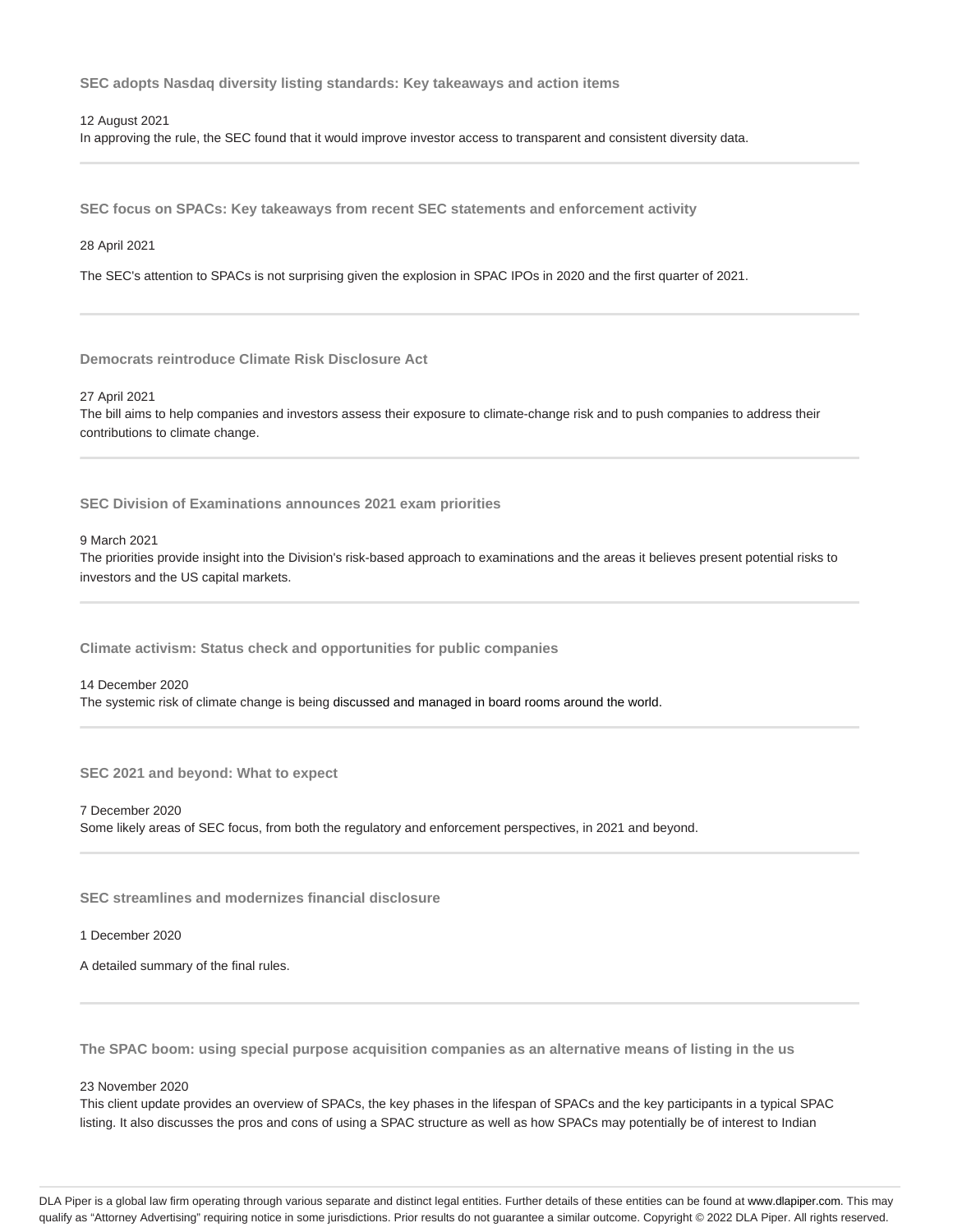**Monthly Legal Insights HK Capital Market (October 2020)**

# 17 November 2020 每月港股监管要闻点评

欧华关于香港资本市场的港股监管要闻,旨在为投资者和上市公司提供关于市场上的重要新闻的快速而精辟的指导。

# 下载

**Contracting for the climate: The Climate Contract Playbook is a trove of climate clauses**

11 November 2020 Contracts have become an essential vehicle for companies seek to mitigate their environmental risks and limit their carbon footprints.

**California legislation and recent stockholder derivative suits push for more board diversity**

# 7 October 2020

California's latest diversity law follows a new wave of shareholder derivative actions attacking the lack of racial diversity in corporate leadership.

**Shareholder Proposal Rule modernized – now what?**

#### 1 October 2020

A brief background of the Shareholder Proposal Rule, plus some action items for boards to consider as companies head into the 2021 proxy season.

**New CFIUS regulations change mandatory filing requirements and increase the importance of US export controls**

30 September 2020 The new rule modifies the criteria that trigger a mandatory filing with CFIUS, potentially subjecting more transactions to mandatory CFIUS review.

**Monthly Legal Insights HK Capital Market (September 2020)**

# 10 Sep 2020 每月港股监管要闻点评

**Key Reg S-K disclosure rules amended: Fundamental issues to consider in your next SEC filing**

9 September 2020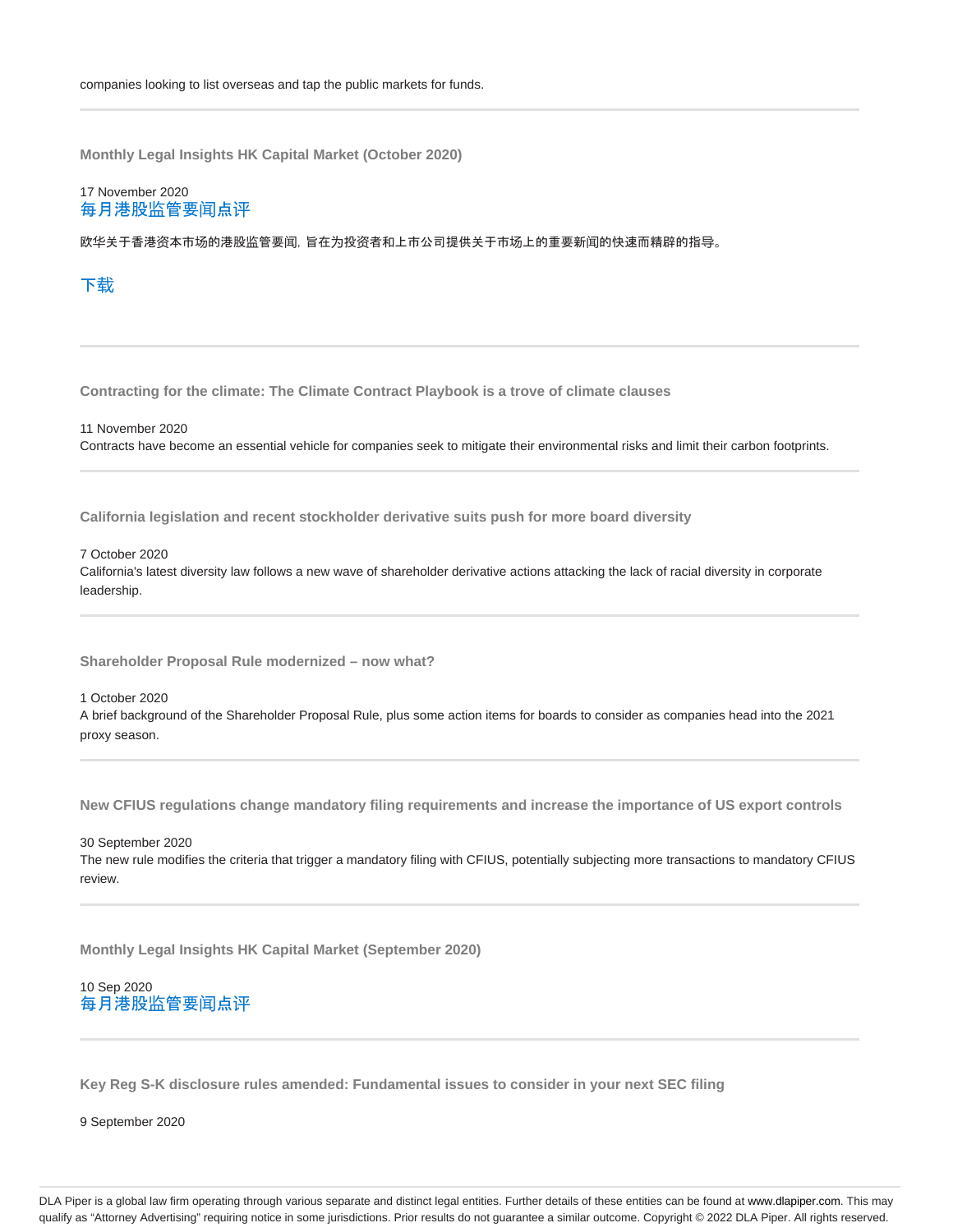**SEC adopts changes to "accredited investor" definition**

1 September 2020 Notable changes and practical considerations.

**Delaware Court of Chancery: "Internal affairs doctrine" bars stockholder from using California Corporations Code to inspect books and records of a Delaware corporation – four takeaways**

17 August 2020 Demonstrating the power of the internal affairs doctrine.

**Monthly Legal Insights HK Capital Market (July 2020)**

04 Aug 2020 每月港股监管要闻点评

**SEC proposes updating Form 13F requirements**

30 July 2020

Seeking to raise the reporting threshold from \$100 million to \$3.5 billion to reflect changes in the size and structure of the US equities market.

**Monthly Legal Insights HK Capital Market (June 2020)**

04 Jul 2020 每月港股监管要闻点评

**California mandates female board directors for publicly held companies**

1 OCT 2018

California becomes the first state in the US to mandate gender diversity in the corporate boardroom, but the law may face legal challenges.

**SEC report on tokens as securities: seven takeaways**

31 JUL 2017

Sneak peek: DAO Tokens are securities. Double-sneak peek: many tokens are securities.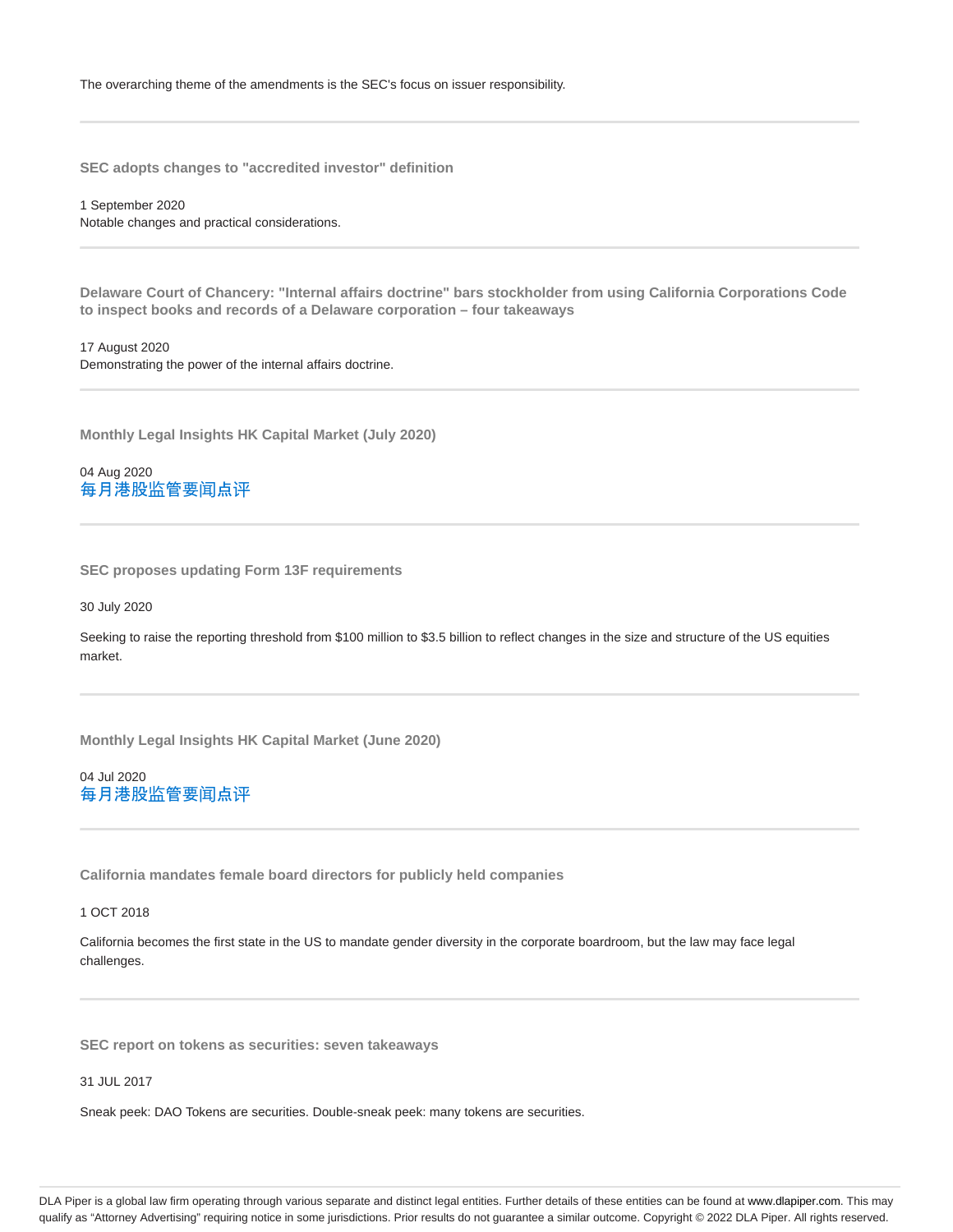**Conflict minerals rule – limited portion invalidated; June 2 filing deadline looms**

#### 16 APR 2014

The conflict minerals rule applies to all issuers that file reports with the SEC under Section 13(a) or Section 15(d) of the Exchange Act, including foreign private issuers and smaller reporting companies.

**SEC lifts general solicitation ban, proposes changes to Reg D, approves "bad actor" rules**

19 JUL 2013

**US District Court vacates SEC's Resource Extraction Rule**

3 JUL 2013

**Would registration with the SEC harm US private equity advisors' global competitiveness?**

22 Mar 2012

**SEC begins Dodd-Frank rulemaking with new open process**

28 Jul 2010

**Financial reform legislation affects executive compensation and corporate governance**

#### 21 Jul 2010

# **NEWS**

**DLA Piper lawyers and practices ranked in latest edition of The Legal 500**

15 June 2022

DLA Piper announced today that the firm received 52 firm rankings and 273 lawyers were featured in The Legal 500 United States 2022 guide.

**DLA Piper advises Haymaker Acquisition Corp. III in the closing of its business combination with BioTe Holdings, LLC**

31 May 2022

DLA Piper advised Haymaker Acquisition Corp. III, a special purpose acquisition company, in the closing of its business combination with BioTe Holdings, LLC, a high-growth, differentiated medical practice-building business within the hormone optimization space.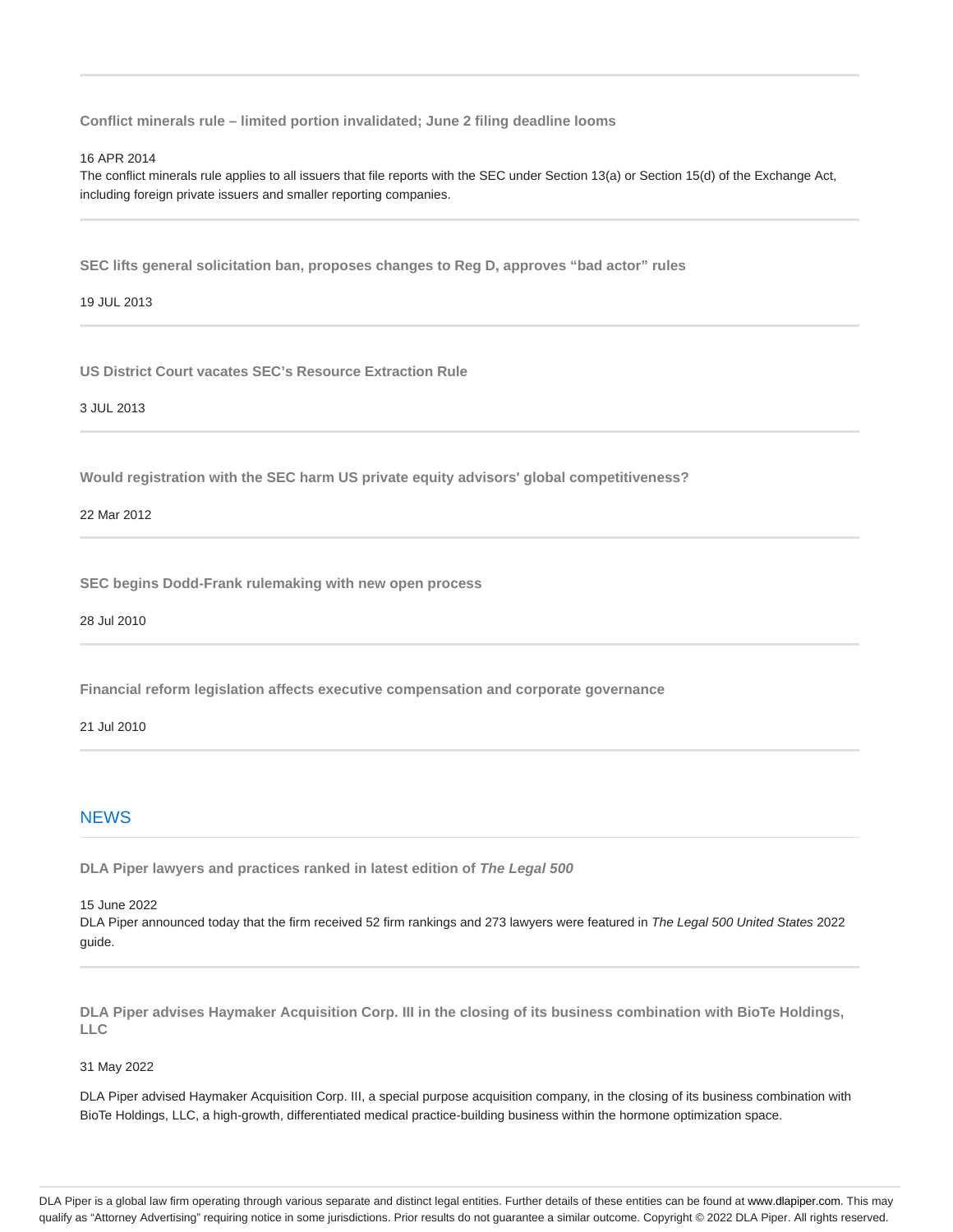**DLA Piper advises Edenor, the largest electricity distribution company in Argentina, on its successful debt exchange offer**

#### 24 May 2022

DLA Piper has advised Empresa Distribuidora y Comercializadora Norte S.A. (Edenor), the largest electricity distribution company in Argentina, on the successful exchange offer for Edenor's 9.75% senior notes due 2022.

**DLA Piper advises Citigroup Global Markets Inc. and Barclays Capital Inc. in Jaguar Global Growth Corporation I's US\$200 million IPO**

# 14 February 2022

DLA Piper represented Citigroup Global Markets Inc. and Barclays Capital Inc. as joint book-running managers in Jaguar Global Growth Corporation I's initial public offering of 20,000,000 units at a price of \$10.00 per unit.

**Campos Mello Advogados advises Banco do Brasil in social bond issuance**

#### 19 January 2022

Campos Mello Advogados (CMA), in cooperation with DLA Piper, advised Banco do Brasil S.A. on its issuance of senior unsecured social bonds, in the first transaction of this type carried out by a Brazilian financial institution this year.

**DLA Piper advises Wilshire Lane Capital in strategic partnership with Morgan Properties**

14 January 2022

DLA Piper represented Wilshire Lane Capital, a California-based venture capital firm focused on the proptech industry, in its strategic partnership with Morgan Properties, the largest private multifamily apartment owner in the United States.

**DLA Piper advises Alsea in debt restructuring and related US\$500 million senior notes offering**

#### 7 January 2022

DLA Piper represented Alsea S.A.B. de C.V., a Mexico City-based operator of quick service restaurants, coffee shops and casual dining establishments in Latin America and Europe, in its debt restructuring and related US\$500 million issuance of senior notes due 2026.

**Alan Seem joins DLA Piper's Corporate practice in Northern California**

#### 3 January 2022

DLA Piper announced today that Alan Seem has joined the firm's Corporate practice as a partner in Northern California, based in the Silicon Valley office.

**DLA Piper advises Cantor Fitzgerald & Co. and Roth Capital Partners in Battery Future Acquisition Corp.'s upsized US\$345 million IPO**

20 December 2021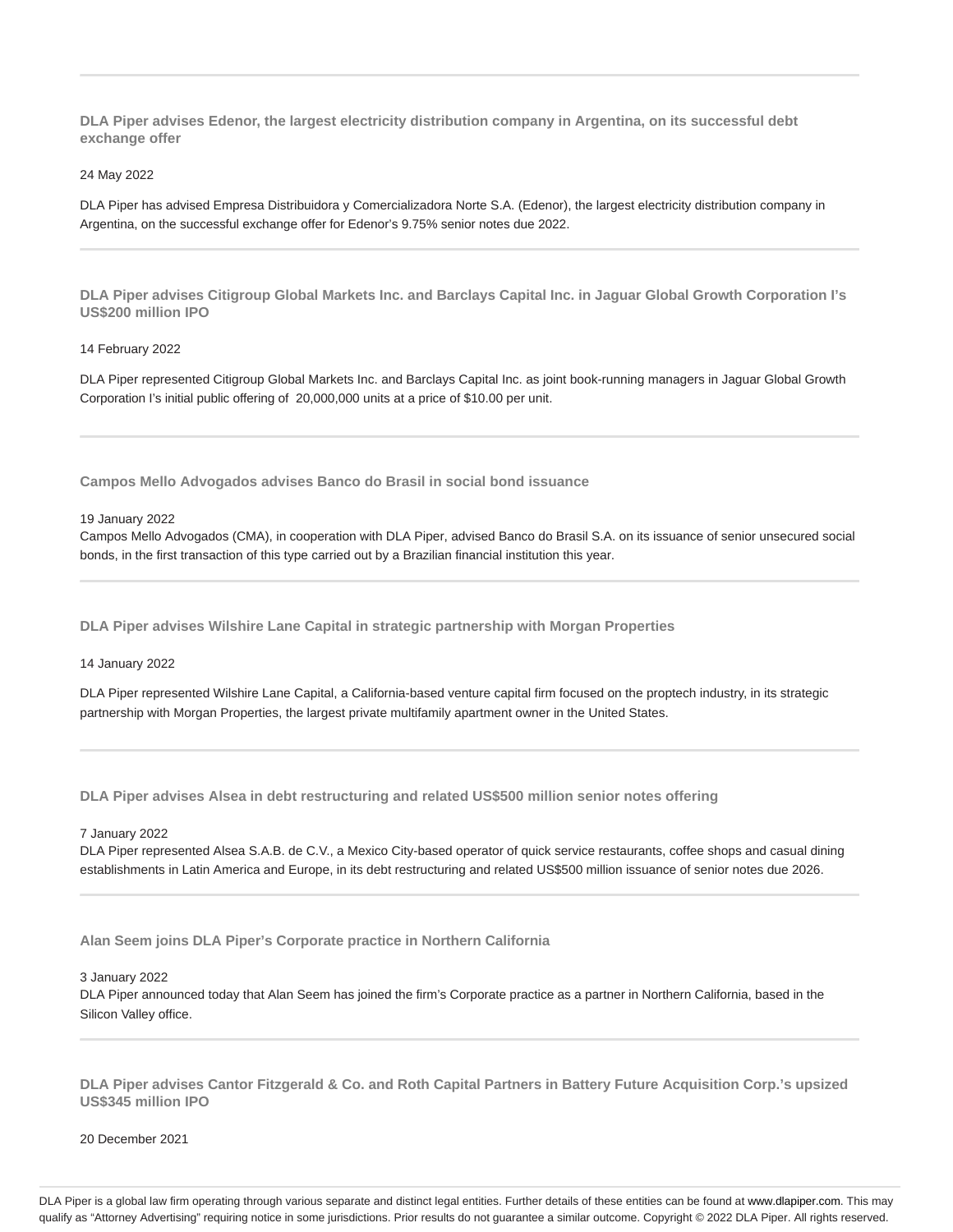DLA Piper represented Cantor Fitzgerald & Co. as sole bookrunner and Roth Capital Partners as co-manager in Battery Future Acquisition Corp.'s upsized initial public offering of 34,500,000 units, including 4,500,000 units issued pursuant to the full exercise of the underwriters' over-allotment option, at a price of \$10.00 per unit.

**DLA Piper advises Needham & Co. as underwriter in Blue Ocean Acquisition Corp's upsized US\$165 million IPO**

## 7 December 2021

DLA Piper represented Needham & Company, LLC as the sole underwriter in Blue Ocean Acquisition Corp's initial public offering of 16,500,000 units for an aggregate offering price of \$165,000,000.

**DLA Piper advises Capitalworks Emerging Markets Acquisition Corp in US\$230 million IPO**

## 6 December 2021

DLA Piper represented Capitalworks Emerging Markets Acquisition Corp in its initial public offering of 23,000,000 units at a price of \$10.00 per unit, which included the full exercise of the underwriters' option to purchase an additional 3,000,000 units from the company.

**DLA Piper partner Jesse Criz named a Notable Gen X Leader in Law by Crain's Chicago Business**

#### 2 December 2021

DLA Piper is pleased to announce that Jesse Criz, co-managing partner of the firm's Chicago office, has been named to Crain's Chicago Business's 2021 Notable Gen X Leaders in Accounting, Consulting and Law list recognizing leaders who are "at the peak of their careers, managing offices, chairing legal groups or running their own lucrative practices."

**DLA Piper advises Cowen and Company, LLC and Wells Fargo Securities, LLC in Chain Bridge I's US\$230 million IPO**

# 15 November 2021

DLA Piper represented Cowen and Company, LLC, and Wells Fargo Securities, LLC, as joint book-running managers in Chain Bridge I's initial public offering of 23,000,000 units at a price of \$10.00 per unit.

**DLA Piper advises Citigroup Global Markets Inc. and Cowen and Company, LLC in Concord Acquisition Corp III's upsized US\$345 million IPO**

#### 9 November 2021

DLA Piper represented Citigroup Global Markets Inc. and Cowen and Company, LLC, as joint book-running managers in Concord Acquisition Corp III's initial public offering of 34,500,000 units at a price of \$10.00 per unit, which included the full exercise of the underwriters' over-allotment option.

**DLA Piper advises Lionheart III Corp in upsized US\$125 million IPO**

9 November 2021

DLA Piper represented Lionheart III Corp in its initial public offering of 12,500,000 units at a price of \$10.00 per unit, which included the full exercise of the underwriters' over-allotment option.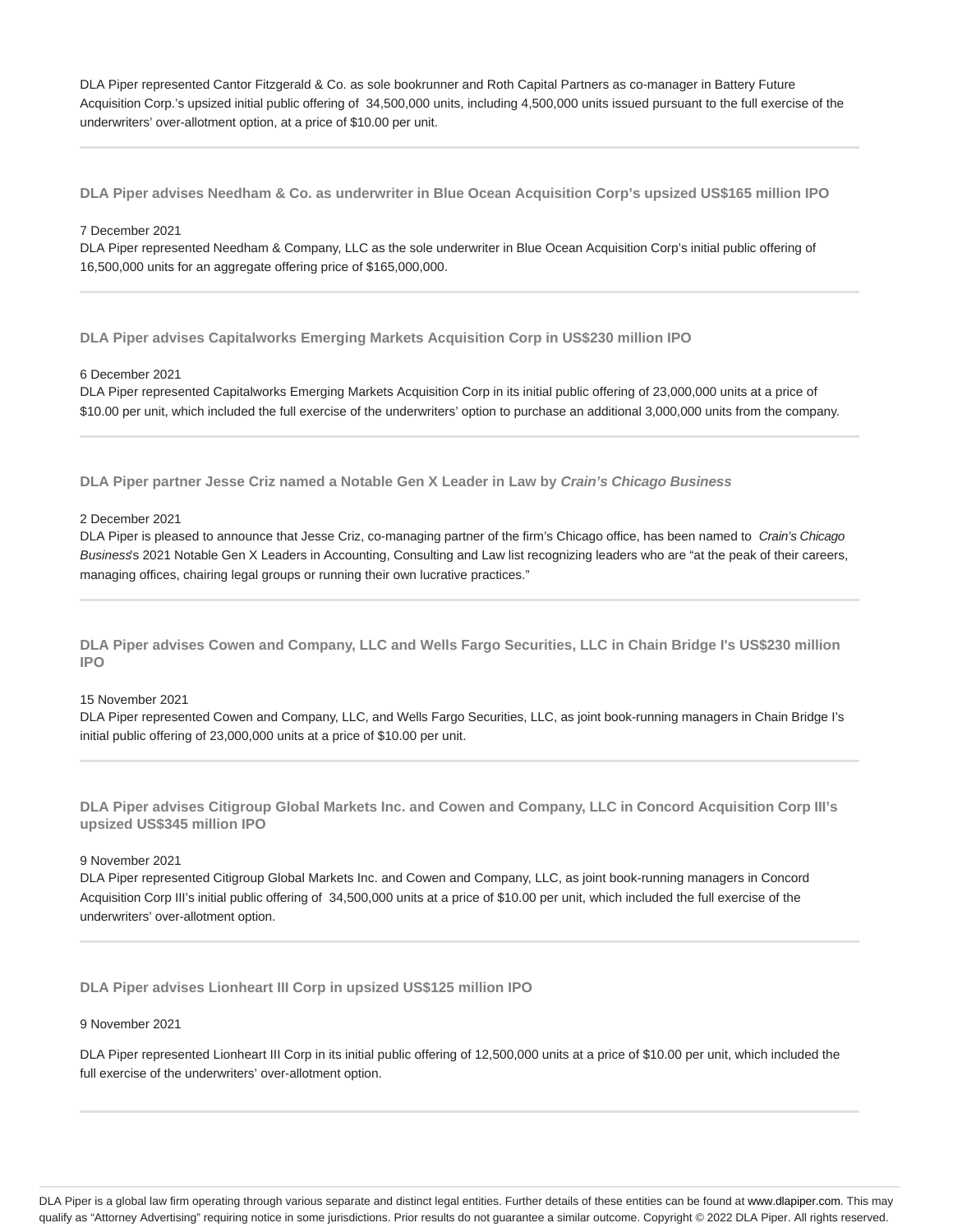**DLA Piper advises Spindletop Health Acquisition Corp. in US\$230 million IPO**

#### 9 November 2021

DLA Piper represented Spindletop Health Acquisition Corp. in its initial public offering of 23,000,000 units at a price of \$10.00 per unit.

**DLA Piper advises underwriters in MDxHealth SA's IPO of American depository shares**

## 5 November 2021

DLA Piper represented Piper Sandler & Co. and Oppenheimer & Co. as lead book-running managers in the US\$45 million initial public offering of MDxHealth SA (Nasdaq and Euronext Brussels: MDXH) in the United States. The offering consisted of 37,500,000 ordinary shares of MDxHealth in the form of 3,750,000 American depository shares (ADSs) at a price of US\$12.00 per ADS.

**DLA Piper advises Oppenheimer & Co. as underwriter in PepperLime Health Acquisition Corporation's US\$150 million IPO**

# 15 October 2021

DLA Piper represented Oppenheimer & Co. Inc. as underwriter in PepperLime Health Acquisition Corporation's initial public offering of 15,000,000 units at a price of \$10.00 per unit.

**DLA Piper advises Tristar Acquisition I Corp. in US\$200 million IPO**

#### 15 October 2021

DLA Piper represented Tristar Acquisition I Corp. (NYSE:TRIS.U) in its initial public offering of 20,000,000 units at a price of \$10 per unit. Each unit consists of one share of the company's Class A common stock and one-half of one redeemable warrant. Each whole warrant entitles the holder to purchase one share of Class A common stock at a price of \$11.50 per share.

**DLA Piper advises Parabellum Acquisition Corp. in US\$125 million IPO**

#### 30 September 2021

DLA Piper represented Parabellum Acquisition Corp. (NYSE: PRBM.U) in its initial public offering of 12,500,000 units at a price of \$10 per unit. Each unit consists of one share of common stock and three quarters of one redeemable warrant of the company. Each whole warrant entitles the holder to purchase one share of common stock of the company at a price of \$11.50 per share.

# **DLA Piper advises GigCapital5 in US\$230 million IPO**

#### 28 September 2021

DLA Piper represented GigCapital5, Inc. (NYSE: GIA.U) in its initial public offering of 23,000,000 units at a price of \$10 per unit, including 3,000,000 units issued upon the exercise of the over‑allotment option granted to the underwriters. Each unit consists of one share of common stock and one redeemable warrant of the company. Each whole warrant entitles the holder to purchase one share of the company's common stock at a price of \$11.50 per share.

**DLA Piper partner Jeffrey Zanchelli named to Crain's Chicago Business 2021 Notable Rising Stars in Law list**

#### 16 September 2021

DLA Piper is pleased to announce that Jeffrey Zanchelli, a partner in the firm's Chicago office, has been named to Crain's Chicago Business's 2021 Notable Rising Stars in Law list recognizing 74 attorneys who are "making an impact in all corners of their profession."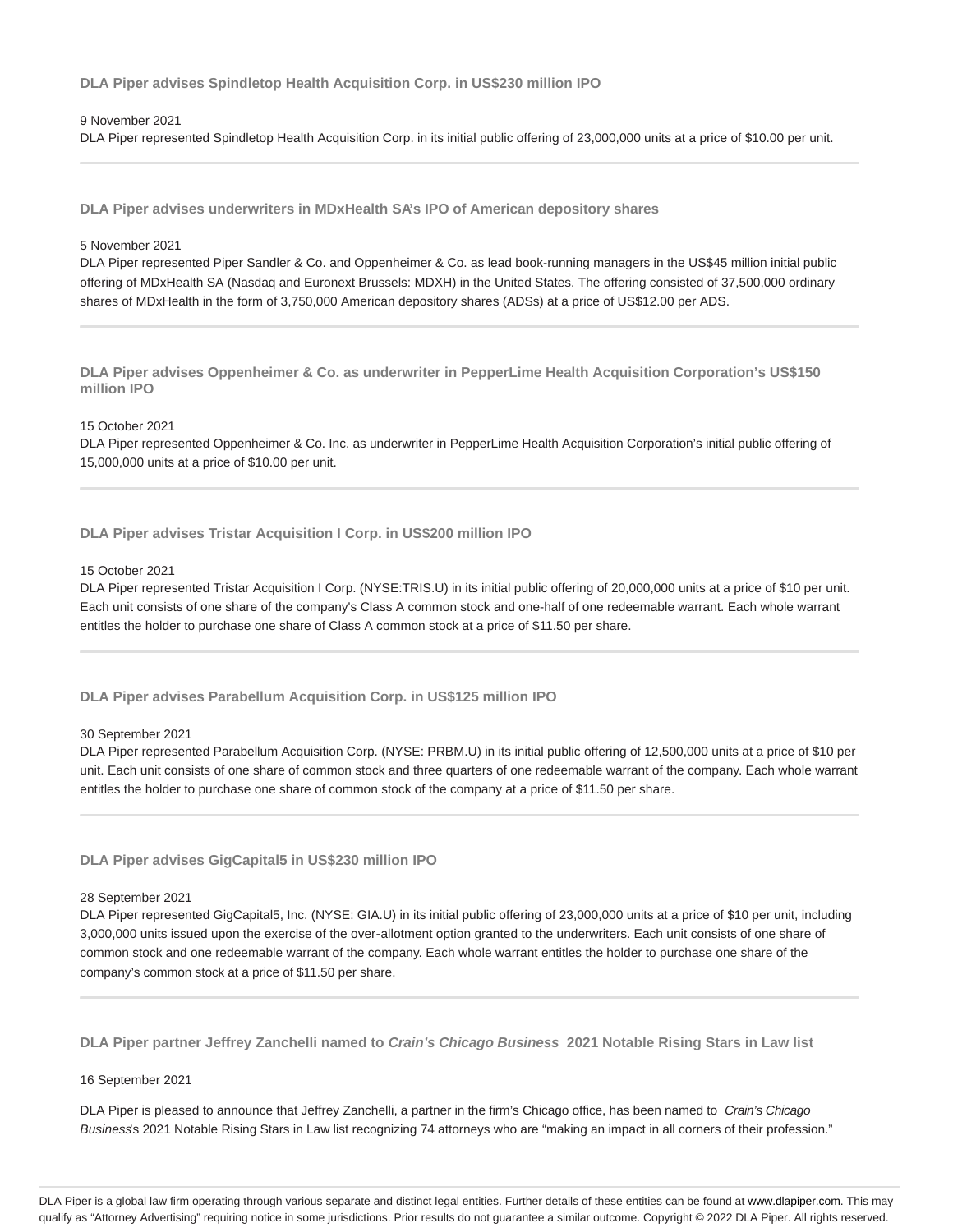**DLA Piper advises Citigroup Global Markets Inc. and Cowen and Company, LLC in Concord Acquisition Corp II's US\$250 million IPO**

1 September 2021

DLA Piper represented Citigroup Global Markets Inc. and Cowen and Company, LLC, as joint book-running managers in Concord Acquisition Corp II's initial public offering of 25,000,000 units at a price of \$10.00 per unit.

**DLA Piper advises underwriters of MaxCyte's upsized US IPO**

## 30 July 2021

DLA Piper represented Cowen and Company, LLC, Stifel, Nicolaus & Company, Incorporated and William Blair & Company, L.L.C., as underwriters in the initial US public offering of 13,500,000 shares of common stock of MaxCyte, Inc. (Nasdaq: MXCT) (LSE: MXCT, MXCN), a leading provider of cell-engineering platform technologies, at an initial offering price of US\$13.00 per share.

**DLA Piper advise CoinShares on acquisition of Global Blockchain Equity Index**

## 22 July 2021

DLA Piper has advised CoinShares International Limited, Europe's largest digital asset investment firm, on its acquisition of the ETF index business, Global Blockchain Equity Index, from Elwood Technologies.

**DLA Piper advises Cowen and Company, William Blair & Company, BTIG and Stephens Inc. as underwriters of Alpha Teknova IPO**

# 12 July 2021

DLA Piper represented Cowen and Company, LLC, William Blair & Company, L.L.C., BTIG, LLC and Stephens Inc. as underwriters in the US\$110.4 million initial public offering of Alpha Teknova, Inc.

**DLA Piper advising PMI on its GBP1 billion competitive offer for Vectura Group plc**

9 July 2021

DLA Piper is advising Philip Morris International (PMI) on its recommended public offer for Vectura Group plc, a public limited company whose shares are listed on the Official List of the London Stock Exchange (Vela). PMI's bid values Vectura at approximately GBP1 billion.

**DLA Piper advises HUTCHMED on its Hong Kong IPO**

# 8 July 2021

DLA Piper is advising global biopharmaceutical company HUTCHMED on its Hong Kong public offering. This will be the third listing for the company, following its first on London's AIM exchange and then NASDAQ in the US.

**DLA Piper advises MKS Instruments on USD6.5bn acquisition of Carlyle-backed Atotech**

#### 2 July 2021

DLA Piper has advised MKS Instruments, Inc., a global provider of technologies that enable advanced processes and improve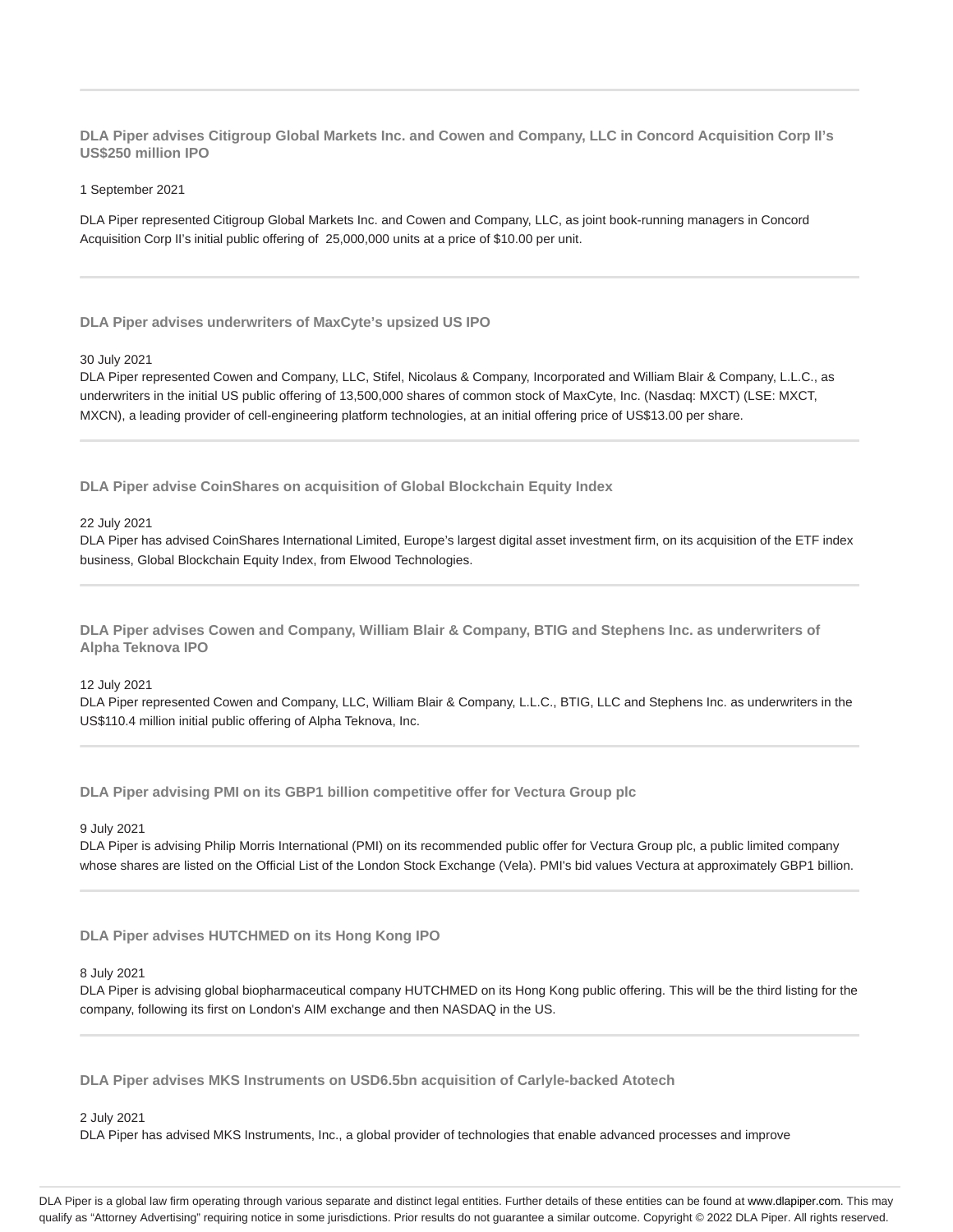productivity, on its acquisition of Atotech Limited, a leading process chemicals technology company and a market leader in advanced electroplating solutions, backed by buyout firm Carlyle Group Inc.

**DLA Piper lawyers and practices ranked in latest edition of The Legal 500**

17 June 2021

DLA Piper announced today that the firm received 42 individual lawyer rankings and 49 firm rankings in The Legal 500 United States 2021 guide.

**DLA Piper advises Harrison Street on US\$1.6 billion medical office and senior housing transactions**

#### 17 June 2021

DLA Piper advised Harrison Street on an integrated series of transactions through which Harrison Street agreed to purchase 24 senior housing assets and sell 14 medical office properties across eight states over numerous months for a total transaction value of approximately US\$1.6 billion.

**DLA Piper represents Globant in follow-on public offering**

3 June 2021

DLA Piper represented Globant S.A. (NYSE: GLOB) in its underwritten public offering of 1,380,000 common shares.

**DLA Piper lawyers and practices ranked in latest Chambers edition**

#### 1 June 2021

DLA Piper today announced that the firm received 216 lawyer rankings and 94 firm rankings in Chambers USA's 2021 guide.

**DLA Piper advises SeaSpine Holdings Corporation in its US\$101 million public offering**

# 5 May 2021

DLA Piper represented SeaSpine Holdings Corporation in its recent public offering of 5,175,000 shares of its common stock at a price of \$19.50 per share.

**DLA Piper advises Akoya Biosciences in its US\$151 million initial public offering**

## 3 May 2021

DLA Piper represented Akoya Biosciences, Inc. (Nasdaq: AKYA) in its recent initial public offering of 7,567,000 shares of its common stock at a price of \$20 per share, including the exercise of the underwriters' option to purchase 987,000 shares of common stock, less underwriting discounts and commissions.

**DLA Piper advises Argentine Province of Salta in debt restructuring**

#### 4 March 2021

DLA Piper represented Argentina's Province of Salta in connection with its consent solicitation to modify the terms of its US\$350 million 9.125% notes due 2024.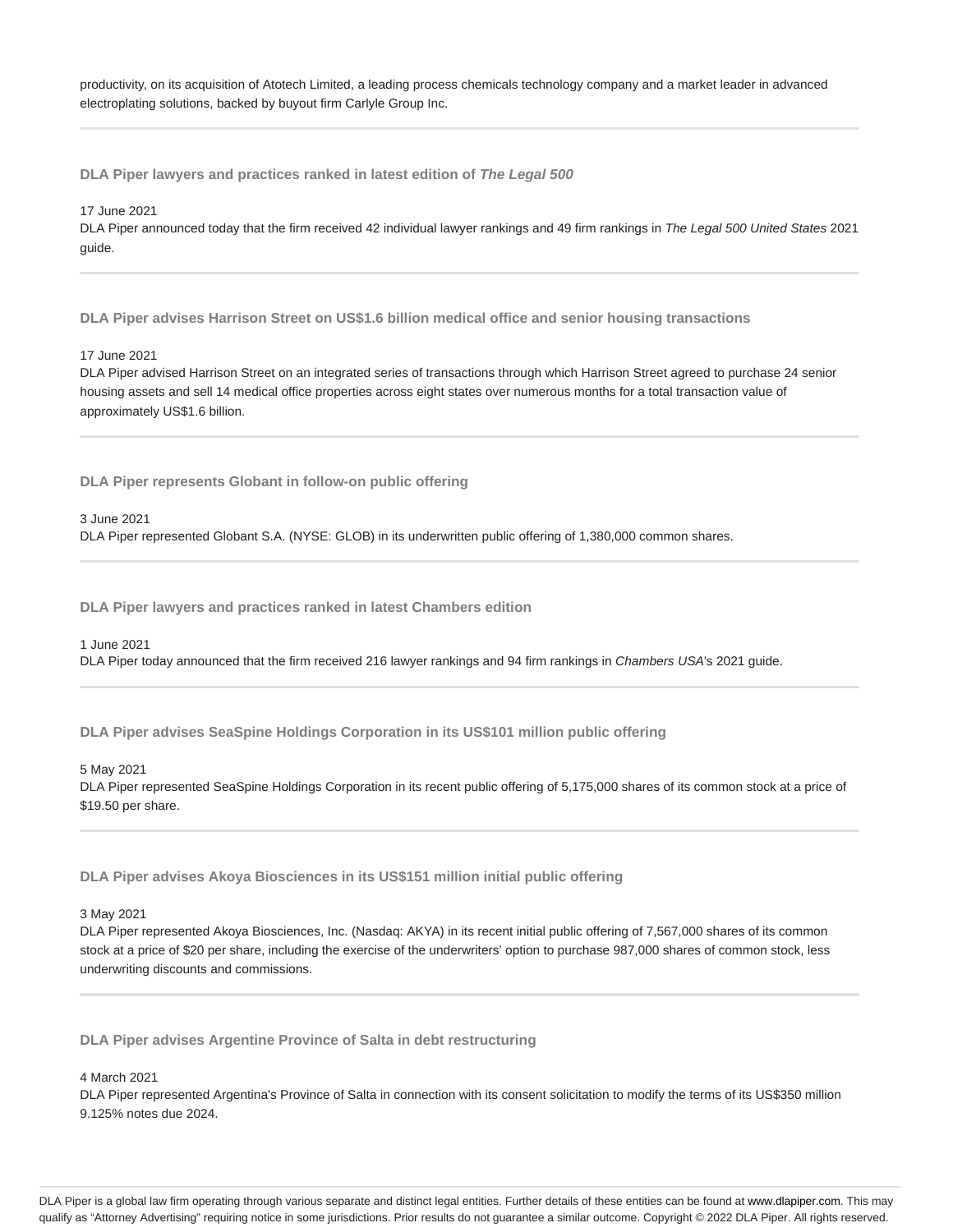**DLA Piper advises bondholder committee in YPF's exchange offers and consent solicitation**

#### 4 March 2021

DLA Piper represented an ad hoc bondholder committee comprising some of the largest holders of the international notes of Argentine leading energy company, YPF S.A. ("YPF"), in YPF's recent US\$6.2 billion exchange offers and consent solicitation constituting the largest corporate liability management transaction in Argentina to date.

**DLA Piper advises Piper Sandler & Co. as placement agent in US\$175 million PIPE for Alpha Healthcare Acquisition Corp.**

#### 2 March 2021

DLA Piper represented Piper Sandler & Co. as placement agent in a US\$175 million private investment in public equity (PIPE) transaction for Alpha Healthcare Acquisition Corp.

**DLA Piper advises Piper Sandler & Co. as sole book-running manager in connection with US\$92 million common stock offering by Infinity Pharmaceuticals**

#### 2 March 2021

DLA Piper represented Piper Sandler & Co. as sole book-running manager in connection with the US\$92 million public offering of common stock of Infinity Pharmaceuticals, a clinical-stage biotechnology company.

**DLA Piper advises William Blair & Company and RBC Capital Markets as joint book-running managers in OptimizeRx Corporation's US\$75.5 million underwritten public offering**

## 2 March 2021

DLA Piper represented William Blair & Company, LLC and RBC Capital Markets, LLC as joint book-running managers in connection with an underwritten public offering of 1,523,750 shares of common stock of OptimizeRx Corporation at a price to the public of US\$49.50 per share.

**DLA Piper advises EQ Health Acquisition Corp. in its upsized US\$220 million initial public offering**

11 February 2021

DLA Piper represented EQ Health Acquisition Corp. in its recent upsized initial public offering of 21,999,960 units at a price of \$10 per unit.

**DLA Piper advises GigCapital4 in its upsized US\$360 million IPO**

#### 11 February 2021

DLA Piper represented GigCapital4, Inc. (NASDAQ: GIGGU) in its upsized initial public offering of 35,880,000 units, after exercise of the underwriters' over-allotment option, at a price of \$10 per unit.

**DLA Piper advises Crédito Real in US\$500 million senior notes offering and related US\$215 million tender offer and consent solicitation**

8 February 2021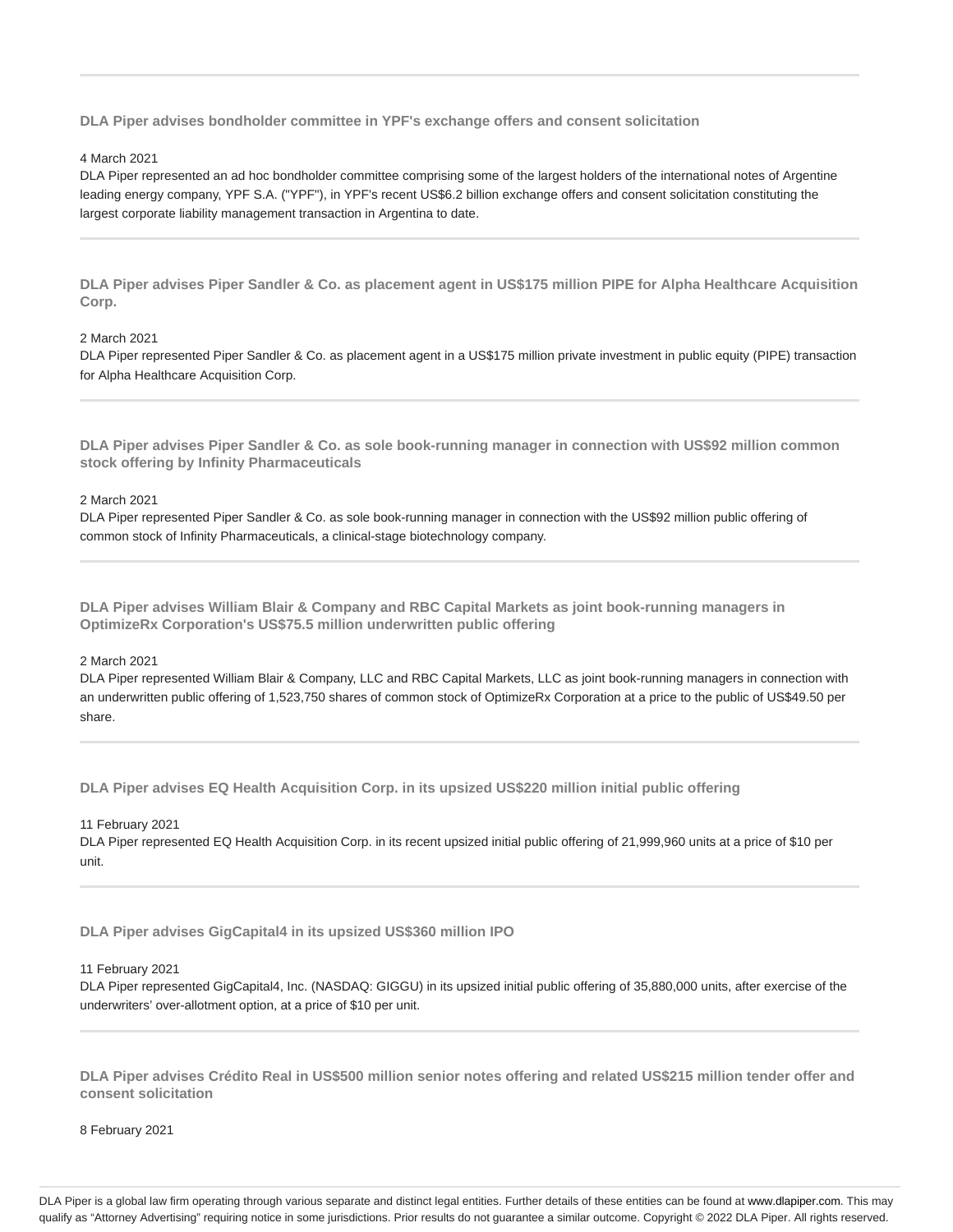DLA Piper advised Crédito Real S.A.B. de C.V., SOFOM, E.N.R. in its US\$500 million issuance of 8% senior notes due 2028 and in the related US\$215 million tender offer and consent solicitation with respect to Crédito Real's 7.250% notes due 2023.

**DLA Piper advises ON24 in its US\$428 million IPO**

3 February 2021

DLA Piper represented ON24 Inc. (NYSE: ONTF) in its initial public offering of 8,560,930 shares of common stock at a price to the public of \$50 per share.

**DLA Piper advises Rastegar in launch of Rastegar Opportunity REIT and US\$200 million share offering**

#### 26 January 2021

DLA Piper represented Rastegar Property Company, LLC, a technology-enabled private real estate investment firm, in its launch of the Rastegar Opportunity REIT, Inc. ("the REIT"), a US\$200 million private real estate investment trust offering shares pursuant to Rule 506(c) of Regulation D.

**DLA Piper advises Stifel in Tastemaker Acquisition Corp.'s US\$276 million IPO and advises Stifel and Nomura in OCA Acquisition Corp.'s US\$149.5 million IPO**

## 21 January 2021

DLA Piper represented Stifel as sole book-running manager of the US\$276 million initial public offering by Tastemaker Acquisition Corp., a special purpose acquisition company (SPAC) focused on the restaurant, hospitality, and related technology and service sectors globally.

**DLA Piper advises Zip on investment in Twisto Payments**

#### 19 January 2021

Global law firm DLA Piper has advised ASX listed Zip Co Limited (ASX: Z1P), a leading player in the digital retail finance and payments industry, on its investment in Twisto Payments a.s, a leading payments platform based in the Czech Republic and Poland.

**DLA Piper advises Puerto Rico Aqueduct and Sewer Authority in its issuance of US\$1.4 billion of Series 2020A and 2020B senior lien revenue refunding bonds**

#### 8 January 2021

DLA Piper represented the Puerto Rico Aqueduct and Sewer Authority (PRASA) in its issuance of US\$1.4 billion of Revenue Refunding Bonds, Series 2020A (Senior Lien) and Federally Taxable Revenue Refunding Bonds, Series 2020B (Senior Lien).

**DLA Piper advises Argentine Province of Chubut in debt restructuring**

#### 7 January 2021

DLA Piper represented Argentina's Province of Chubut in connection with its consent solicitation to modify the terms of its US\$650 million 7.75% secured amortizing notes due 2026.

**DLA Piper advises Histogen in its US\$14 million upsized public offering**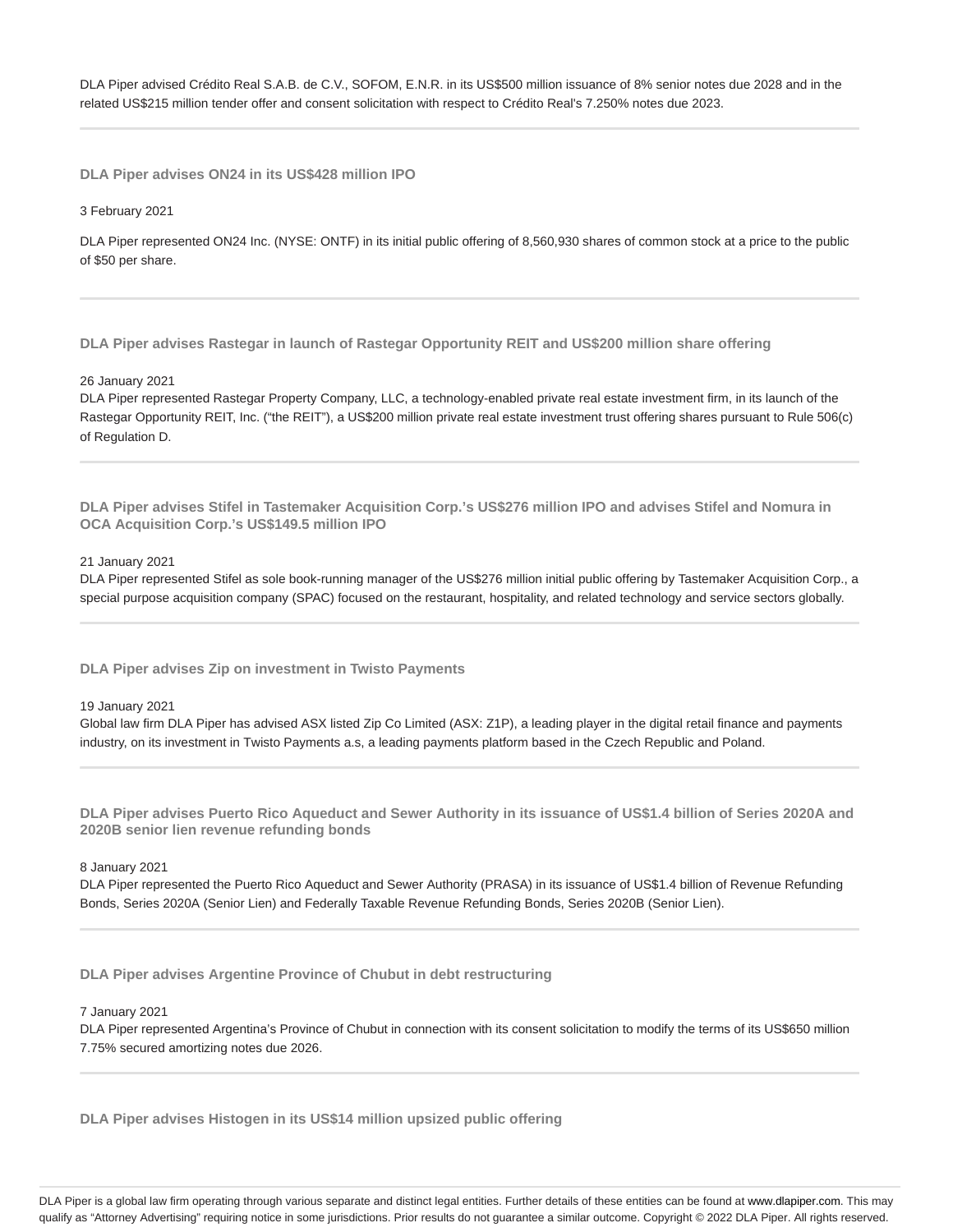#### 6 January 2021

DLA Piper advised Histogen, Inc., in its public offering of 11,600,000 shares of common stock, pre-funded warrants to purchase up to 2,400,000 shares of common stock and warrants to purchase up to an aggregate of 14,000,000 shares of common stock at a price of US\$1.00 per share.

**DLA Piper advises Seaspan Corporation in US\$201.25 million 3.75% exchangeable senior notes offering**

# 4 January 2021

DLA Piper represented Seaspan Corporation, a leading independent owner and operator of containerships, in its offering of US\$201.25 million principal amount of 3.75% exchangeable senior notes due 2025 closed on December 21, 2020.

**DLA Piper advises Q2 Holdings in its issuance of US\$350 million of convertible senior notes in private exchange and subscription transactions**

# 14 December 2020

DLA Piper represented Q2 Holdings, Inc. (NYSE: QTWO), a leading provider of digital transformation solutions for banking and lending, in private exchange and subscription transactions with certain holders of its outstanding 0.75% convertible senior notes due 2023 and certain new investors.

**DLA Piper advises Legacy Acquisition Corporation in de-SPACing in connection with its business combination with Onyx Enterprises**

#### 9 December 2020

DLA Piper represented Legacy Acquisition Corporation in a de-SPACing process in connection with its previously announced business combination with Onyx Enterprises International Corporation, the owner and operator of, among other verticals, "CARiD.com," a leading digital commerce platform for the automotive aftermarket.

**DLA Piper advises the Province of Mendoza on debt exchange offer and consent solicitation**

#### 8 October 2020

DLA Piper represented Argentina's Province of Mendoza on a debt exchange offer and consent solicitation relating to its US\$590 million aggregate principal amount of 8.375% notes due 2024.

**DLA Piper advises PROS Holdings, Inc. in its US\$150 million convertible senior notes offering**

#### 16 September 2020

DLA Piper represented PROS Holdings, Inc. in its offering of US\$150 million aggregate principal amount of its convertible senior notes due 2027.

**DLA Piper advises the underwriters in Upland Software's US\$119 million common stock offering**

## 18 August 2020

DLA Piper represented the underwriters in the US\$119 million registered public offering of 3,500,000 shares of common stock of Upland Software, Inc.